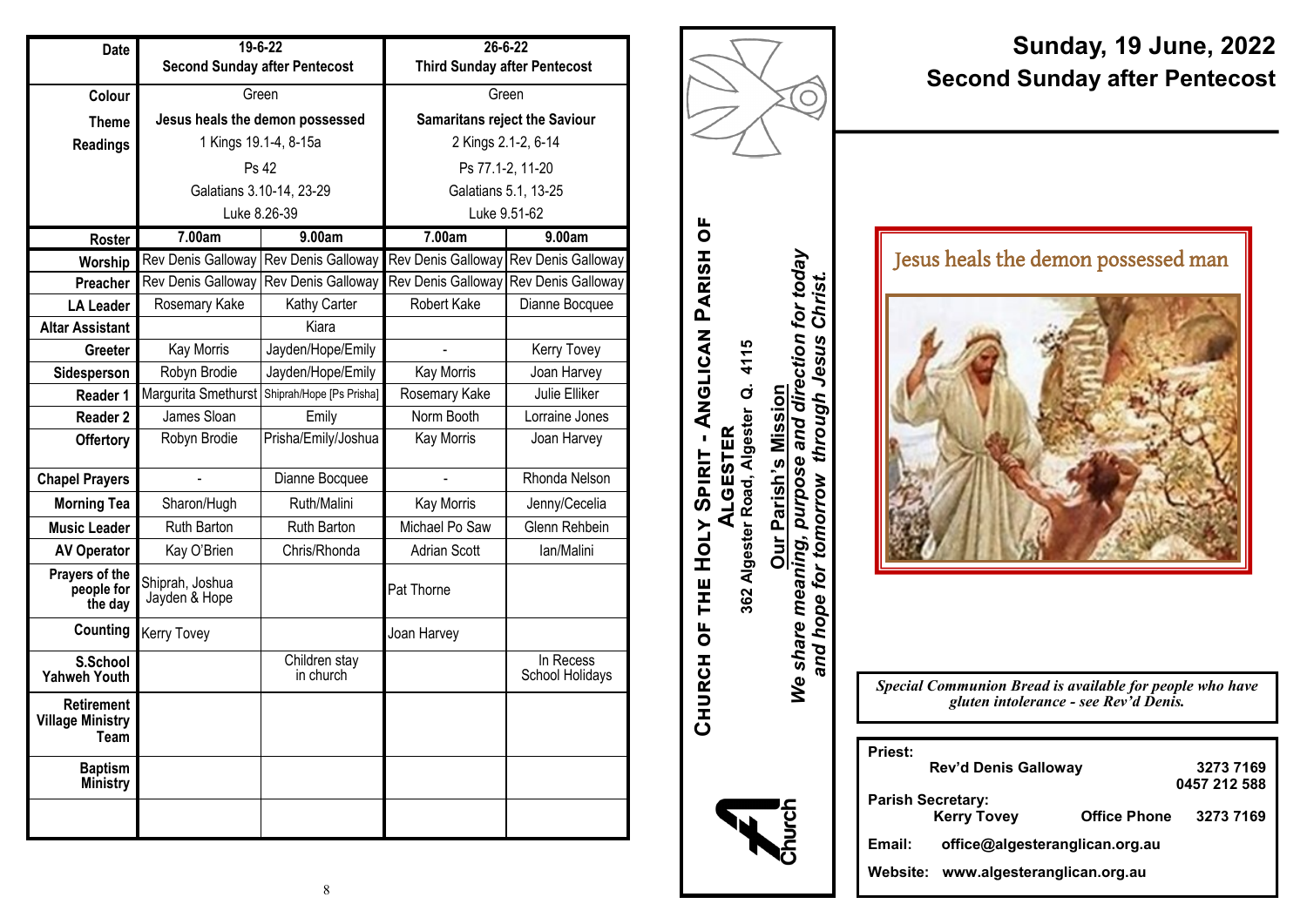# **Service Times**

**CHURCH OF THE HOLY SPIRIT** 362 Algester Road, Algester

**HOLY COMMUNION**

*Sundays 7.00am & 9.00am*

**SUNDAY SCHOOL & YAHWEH YOUTH** *Sundays during 9.00am worship* **Baptisms, Weddings and Pastoral Services by arrangement**

**Pastoral Care & Home Communions**

Rev'd Denis Galloway 0457 212 588

# **Contacts Details**

## **CLERGY**

**Rev'd Denis Galloway** 3273.7169 0457 212 588 rector@algesteranglican.org.au

#### **PARISH COUNCIL MEMBERSHIP - 2022**

| Ruth Barton                                                 | Parish Nominator                       | 0402 039 995 |
|-------------------------------------------------------------|----------------------------------------|--------------|
| <b>Dianne Bocquée</b> Parish Councillor                     | 3800 5984                              |              |
|                                                             | <b>Alan Edgecomb</b> Parish Councillor | 0410 555 685 |
|                                                             | <b>Joan Harvey</b> Parish Treasurer    | 0400 787 558 |
| <b>Rosemary Kake Synod Rep</b><br>0435 277 298              |                                        |              |
| <b>Rhonda Nelson</b> Churchwarden                           |                                        | 0412 720 016 |
| lan Nelson                                                  | Parish Councillor<br>Parish Nominator  | 0402 321 419 |
| Kay O'Brien                                                 | Churchwarden                           | 0438 833 617 |
| Malini Ramachandrom<br>0434 114 496<br>Synod Rep<br>Cont'd… |                                        |              |

| <b>Adrian Scott</b> | Churchwarden      | 0449 824 748 |
|---------------------|-------------------|--------------|
| <b>Kerry Tovey</b>  | Parish Councillor | 0416 287 120 |

#### **PARISH MINISTRY CONTACTS**

| Cursillo               | Dianne Bocquée 3800 5984                     |
|------------------------|----------------------------------------------|
| <b>Home Communions</b> | Parish Office 3273 7169                      |
| <b>Home Groups</b>     | Parish Office 3273 7169                      |
|                        | KYB - Know Your Bible Jan Tully 0407 675 006 |
| Ladies' Group          | Kerry Tovey 0416 287 120                     |
| <b>Mainly Music</b>    | Jenny Bullock 0439 847 979                   |
| Men's Group            | Hugh Everton 0412 091 479                    |
| MU Australia           | Jenny Bullock 0439 847 979                   |
| <b>Prayer Ministry</b> | Parish Office 3273 7169                      |
| <b>Sunday School</b>   | Parish Office 3273 7169                      |
|                        |                                              |

## **Prayers of the children:**

### *Prayer by Shiprah*

Dear Lord, we pray that the world leaders would seek after wisdom, justice, mercy, truth, freedom and godly grace. Give them the desire to know You more and more. We pray that those who are deliberately opposing Your will and pushing anti-God agenda, would be removed from their office and that their plans and purpose would be exposed, and become ineffective. Give our leaders wisdom that they may be able to do things beyond their understanding. Help them to choose the right path in accordance with Your will when they make decisions on behalf of the nation.

### **Merciful Lord, please Hear our prayer.**

### *Prayer by Joshua*

Ever caring God, currently prices for things such as fuel, groceries, rent & home loan interest rates are rising rapidly. So, people are very anxious not knowing what the future holds and some are even struggling to make ends meet. Lord, please show them ways to handle the situation. Guide them, draw them close to you, so your presence will comfort them and give them hope. Open the hearts and eyes of those of us with blessings, to share with the needy.

### **Merciful Lord, please Hear our prayer.**

### *Prayer by Jayden*

Loving Father, we thank you for our families, friends, and the community we live in. We understand not every relationship turns out how we want. So Holy Father, we ask you to heal and mend the broken families. Renew their bond, allow them to forgive each other and teach them to look out for one another. Bless the children especially from this broken relationship, help them feel loved and valued. Please make way for these children to know you, Lord.

**Merciful Lord, please Hear our prayer.**

## *Prayer by Hope*

Almighty Healer, we place all those who are sick under your care and humbly ask that you comfort and relieve them of their sickness and pain. At present time, there is a shortage of medical and health care workers, so they are overworked & exhausted. God, we ask that you multiply your workers and ensure all their welfare is taken care of and they are appreciated for their good work.

#### **Merciful Lord, please Hear our prayer.**

Accept our prayers through Jesus Christ our Lord, who taught us to pray, **Our Father in heaven ..**

*Prayers compiled by Shiprah, Joshua, Jayden and Hope* 

#### *As we pray for those in need …*

Denver Everton; Alice Hudson; Allan; Carol; Dianne; Blake Howe; Katherine; Susan; Tammy, John; Kim; Ray; Karen; Jeanette Stevenson; Tony Johnson; Sally; Murray; Mary and Ian Loweke; Christina; Sam, Jonathan; Sandra S; Michael Selby; Barbara; Carolynn Ford; Zach and family; Bill; Rod; Jenny & Bough; Paul; Carita; Thelma; Erica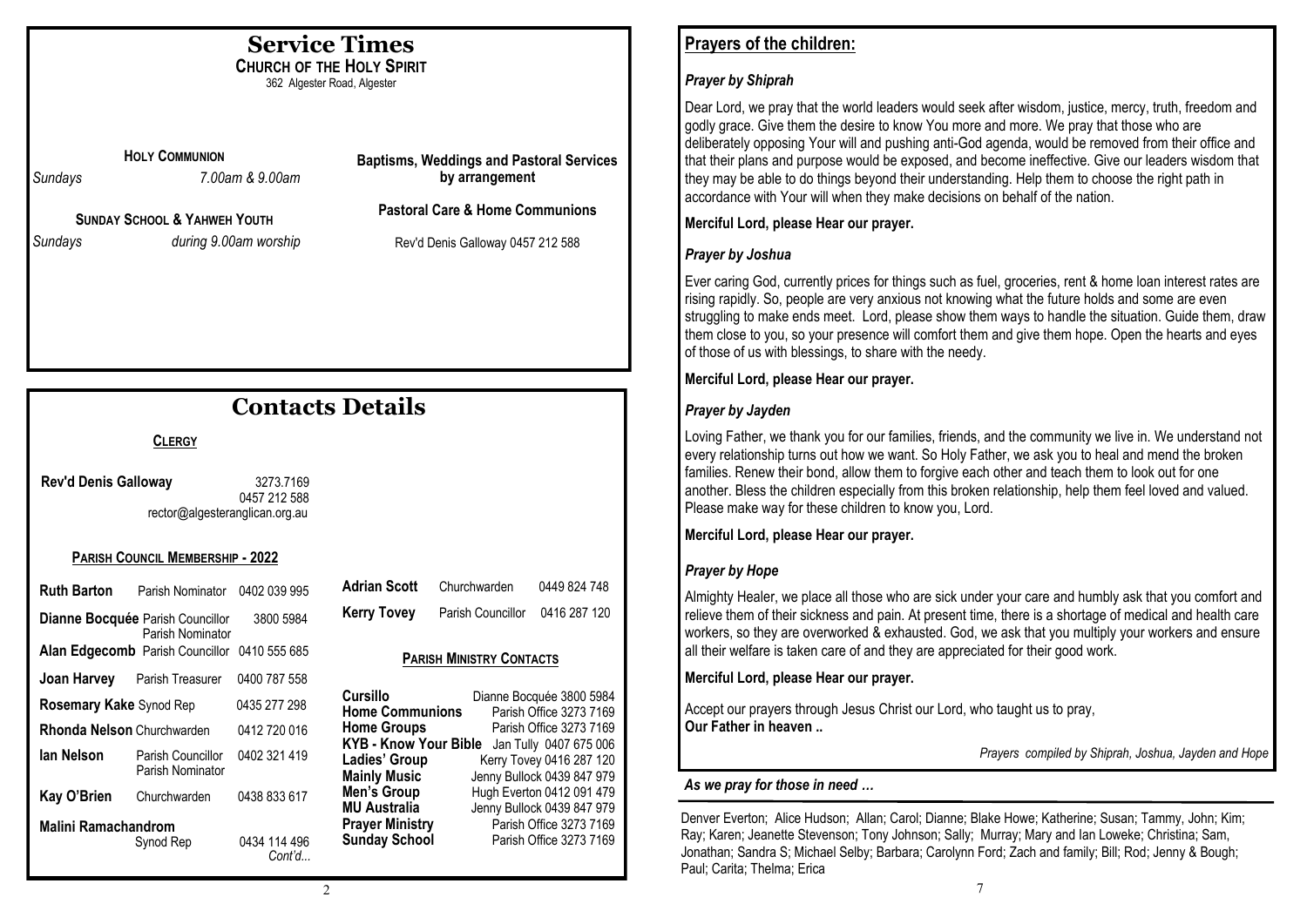## **MEN'S OUTING - MARIAN VALLEY - Saturday 2nd July** *Car pool from church at 9am*

After the visit to Marian Valley we will , enjoy lunch at a venue to be decided. Please RSVP by either contacting Hugh, 0412 091 479, or using the clipboard on the back table.

Sometimes it is good to have someone add their faith to ours.

Prayer support is available in the chapel behind the lectern whenever the candle is alight.

Please note there is no need to divulge details; just the fact that you have a need is enough for God to work with.



There is also a box on the table in the foyer for Prayer Requests and suggestions.

## WH&S Reminders HAZARDS:

We all have a responsibility to report hazards. If you feel something poses a potential danger, you have a duty to report it. Please speak to Rev'd Denis, Kerry or Kay O'Brien. This will enable us to reduce or eliminate the danger and keep everyone safe.

Kay O'Brien WH&S

#### GREETING CARDS

Please have a look at the assorted greeting cards in the box on the table at the back of the church. Each one has a Christian message and is priced at \$1.20.

These cards are supplied by the Anglican Mothers' Union.

We will have a break from collecting the plastic caps as Ocean Crusaders has been inundated with supplies. We will keep you informed if this changes. Many thanks indeed for taking this project on with such enthusiasm!

> **WORKING BEE SATURDAY 25 JUNE**

> > **7.30AM**



**Morning tea will be on the agenda!**

#### *WH&S reminder for Working Bee*

- if working outdoors, remember sunblock, hat, gloves, water and closed-in shoes.
- use relevant personal protective equipment to complete task.
- remember ladder & electrical safety.

## **W.I.S.H - What's In Store Here**

## **Sunday, June 19, 2022**

**Today 7.00am Holy Communion 8.15am Churchwarden's meeting 9.00am Holy Communion: Children's Service**

## **Forthcoming Events**

**Tuesday, 21 June 7.00pm Parish Council Friday, 24 June 10.00 Mainly Music [final for Term 2] 7.30am Working Bee: see pg.6 Saturday, 2 July Men's outing to Marian Valley:** see pg.6

*MISSION - JUNE*

**Anglicare**